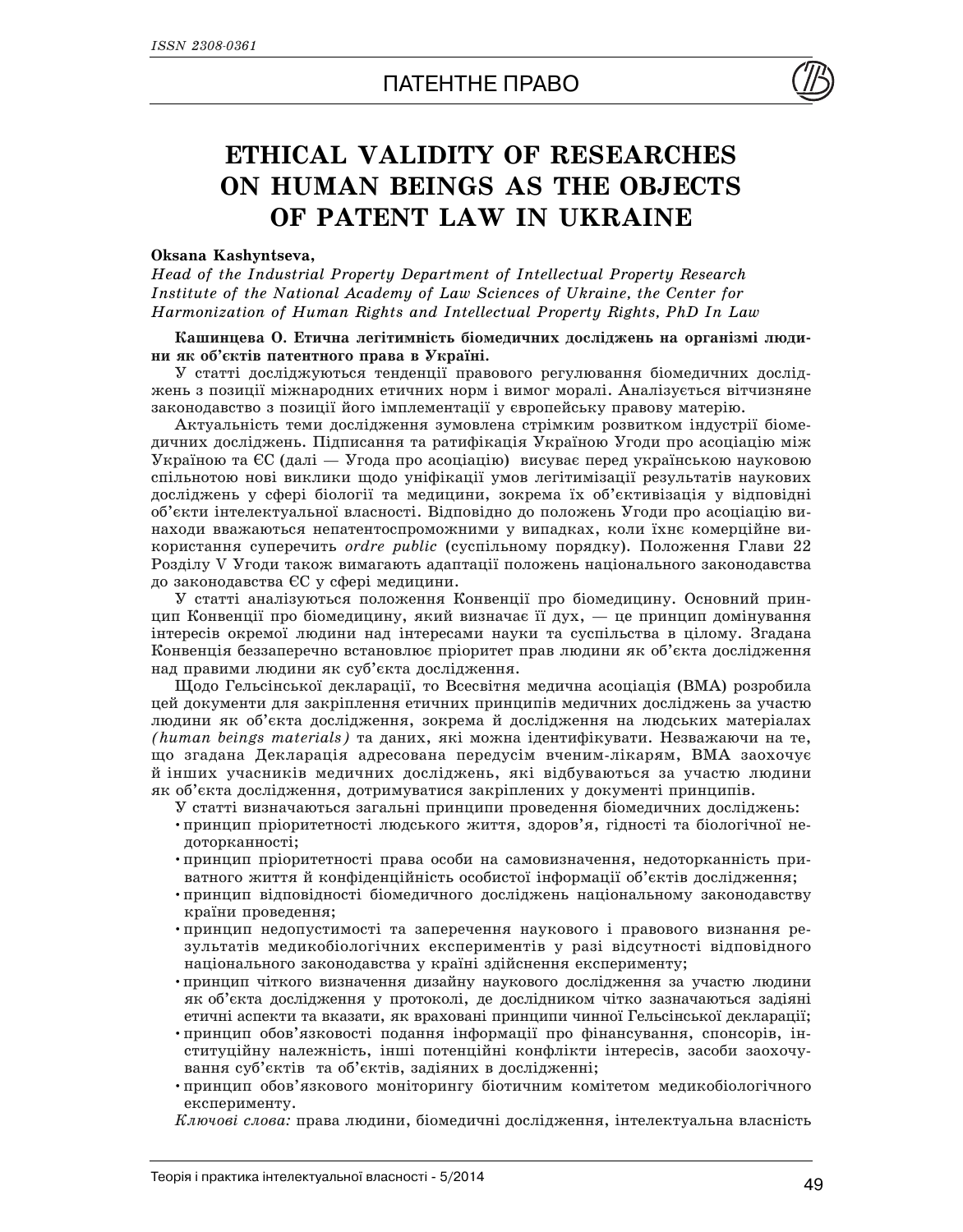Under European Union — Ukraine Association Agreement [1] Ukraine takes the obligations to implement the European standards of protection of Human Rights into the national legislation in general and in the sphere of Intellectual Property particularly. In present time as well as last 20 years Ukraine has provided a wide humanization of national and EU legislation in different spheres. Ukraine has joined the Council of Europe (1995) and adopted the Constitution (28.06.1996). In 1994, the Agreement on Partnership and Cooperation between Ukraine and the European Communities and their Member States was ratified, and in 2005 the Cabinet of Ministers of Ukraine and the Council on Cooperation between Ukraine and the European Union approved an action plan for advancing compatibility of legislative systems «Ukraine — European Union» (12.02.2005). Ukraine has adopted a number of international legal standards in the domains of human rights and health care, has created conditions for integration of international norms into its national legislation.

Having become a member of the European and World community, Ukraine simultaneously took a wide range of obligations, aimed at promoting integration into «world territory». The mentioned obligations flow out from the ratified by Ukraine's constituent documents of such important organizations as United Nations (UN) and its specialized bodies, in particular World Health Organization (WHO), Council of Europe (CE), World Intellectual Property Organization (WIPO) etc.

Ukraine also is a member-state of Convention for the protection of Human Rights and Dignity of the Human Being with regard to the Application of Biology and Medicine: Convention on Human Rights and Biomedicine [2] (Convention on Human Rights and Biomedicine) which is a part of Ukrainian national legislation. However, because of the subject matter of

this paper (ethical validity of biomedical researches) it is important for us that Ukrainian Medical Association is a member of the World Medical Association which adopted Declaration of Helsinki Ethical Principles for Medical Research Involving Human Subjects (Helsinki Declaration). This Declaration makes a great influence on the ethical norms which regulate the researches on human beings despite that fact that Declaration belongs to the flexible law.

According to the mentioned Convention the country-party should protect the dignity and identity of all human beings and guarantee everyone, without discrimination, respect for their integrity and other rights and fundamental freedoms with regard to the application of biology and medicine. Each party shall take in its internal law the necessary measures to give effect to the provisions of this Convention. The interests and welfare of the human being shall prevail over the sole interest of society or science. Parties, taking into account health needs and available resources, shall take appropriate measures with a view to providing, within their jurisdiction, equitable access to health care of appropriate quality.

The Ukrainian legislation in the sphere of legal regulation of providing the biotechnological and medical (biomedical) researches on human beings has many ethical lacks that have negative influence on the criteria of patentability of them as the objects of patent law. There are widely different views about the relevance of social and ethical considerations in the assessment of patents. One view is that patents form part of an economic system for encouraging investment in research and that the patent system should be concerned primarily with assessing the inventiveness and utility of new inventions [3]. Social and ethical concerns are separate issues to be dealt with by other means [4]. It is also argued that the patent system may not be an effective mecha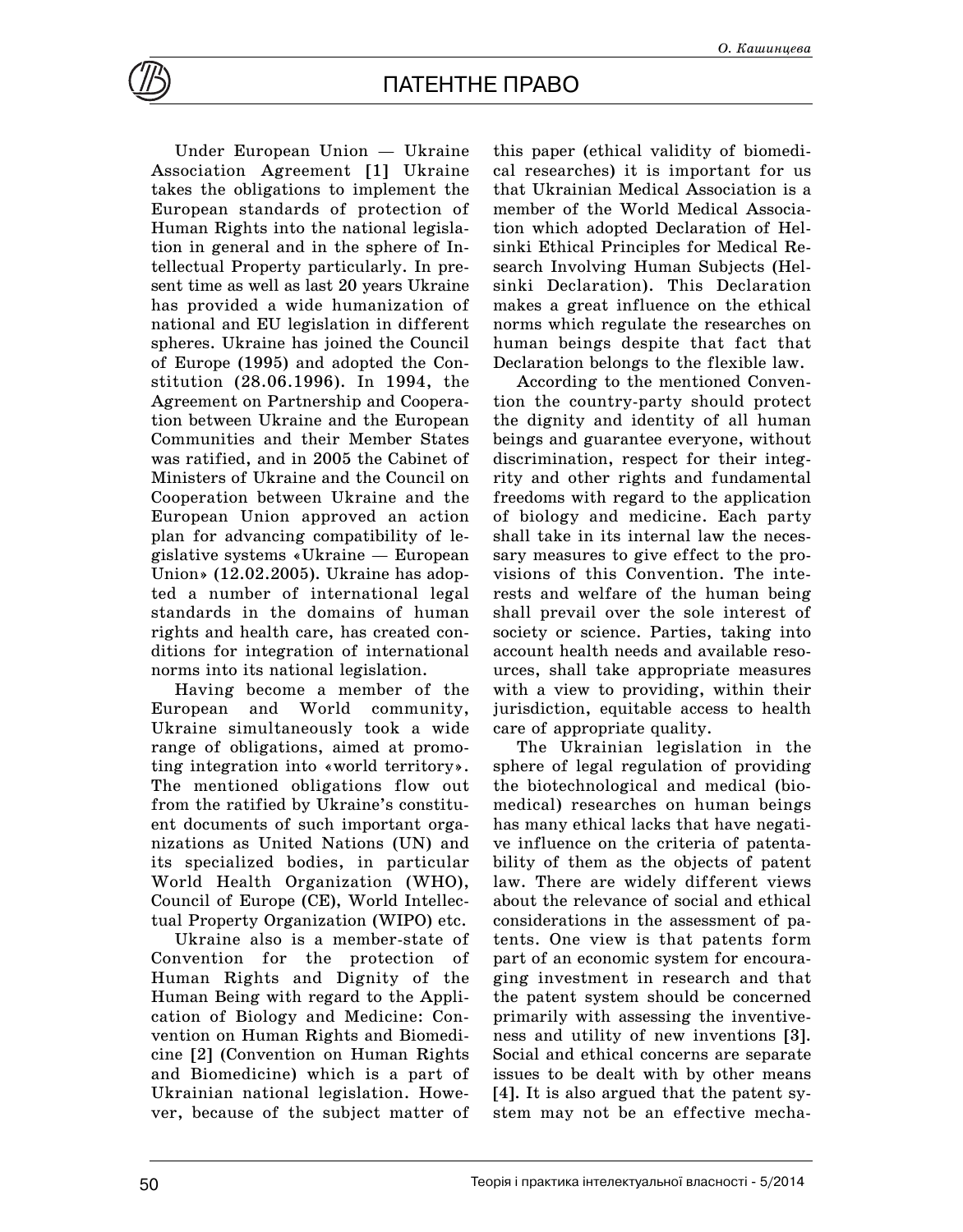nism for dealing with social and ethical considerations because it was not designed to address such issues [5]. In 2002 the Organisation for Economic Cooperation and Development Working Party on Biotechnology Report (OECD Report) stated in its report that it was generally agreed that «in cases where fundamental ethical decisions are at stake, the debate needs to take place in society at large rather than in the patent offices, which have no special authority in moral matters» and that intellectual property law is «fashioned primarily to promote inventiveness and the disclosure of advances in technology» and it cannot be easily reformed to operate as an ethical-legal instrument of public policy at all and in the sphere of biomedical researches in particular [6]. However, it is difficult for us to accept mentioned above positions. We undoubtedly trust that the instruments of intellectual property law could be the proper mechanism for harmonization of science and morality.

According to the Ukrainian Law «On Protection of Rights on Invention and Utility Models» the legal protection shall be granted to an invention (utility model) that does not contradict the public order, humanity and morality and complies with the requirements of patentability [7].

So, Ukrainian patent system has social and ethical dimensions, which differ according to the type of invention. Actually in considering reforming of the Ukrainian patent system (as it applies to the results of biomedical researches, genetic materials and technologies) the economic dimensions of the patent system cannot be divorced from their social or ethical impact into the patent system and it also has social and ethical dimensions, which differ according to the type of invention. In Ukraine the lack of the ethical norms in national legislation in the sphere of protection of human rights in biomedical researches is a great obstacle to national biomedical researches and makes them invalid for international scientific community. Despite the fact that Ukraine is a member-state of major international legal documents in the sphere of Human Rights and protection of human beings in the field of biomedical researches, it has no proper domestic legislation with enough level of protection of individuals in such sphere.

In Ukraine there is a lack of such kind of scientific works which could be the doctrinal background which consolidate modern morality, ethics of science and law on the basis of the secular background. This problem arises in particular from the problem of the governmental financial support of such kind of researches and this gap in secular doctrine is filled by the representatives of various religious denominations which try to have influence also on the law-making procedure as well as to the social consciousness. Ukrainian scientific community could reach the success in resolving of this social and legal problem basing on the theory of «ethics of social consequences» which is established by one of the best modern scientist in the sphere of modern ethics — V. Glushman.

The ethics of social consequences is one means of satisfying non-utilitarian consequentialism. It is characterized by the principles of positive social consequences, humanity, human dignity, legality, justice, responsibility, tolerance as well as moral obligation [8]. The author together with V. Glushman accepts the idea that human society has been founded through the idea of social contract, and that its being is possible only due to that social contract performed on the international level, for example, like international cooperation in trade, health and environmental care and so on.

It is very important to accept one of the V. Glushman principles that the essential principle for the performing of a social contract is a cooperative idea for the sake of the protection of human be-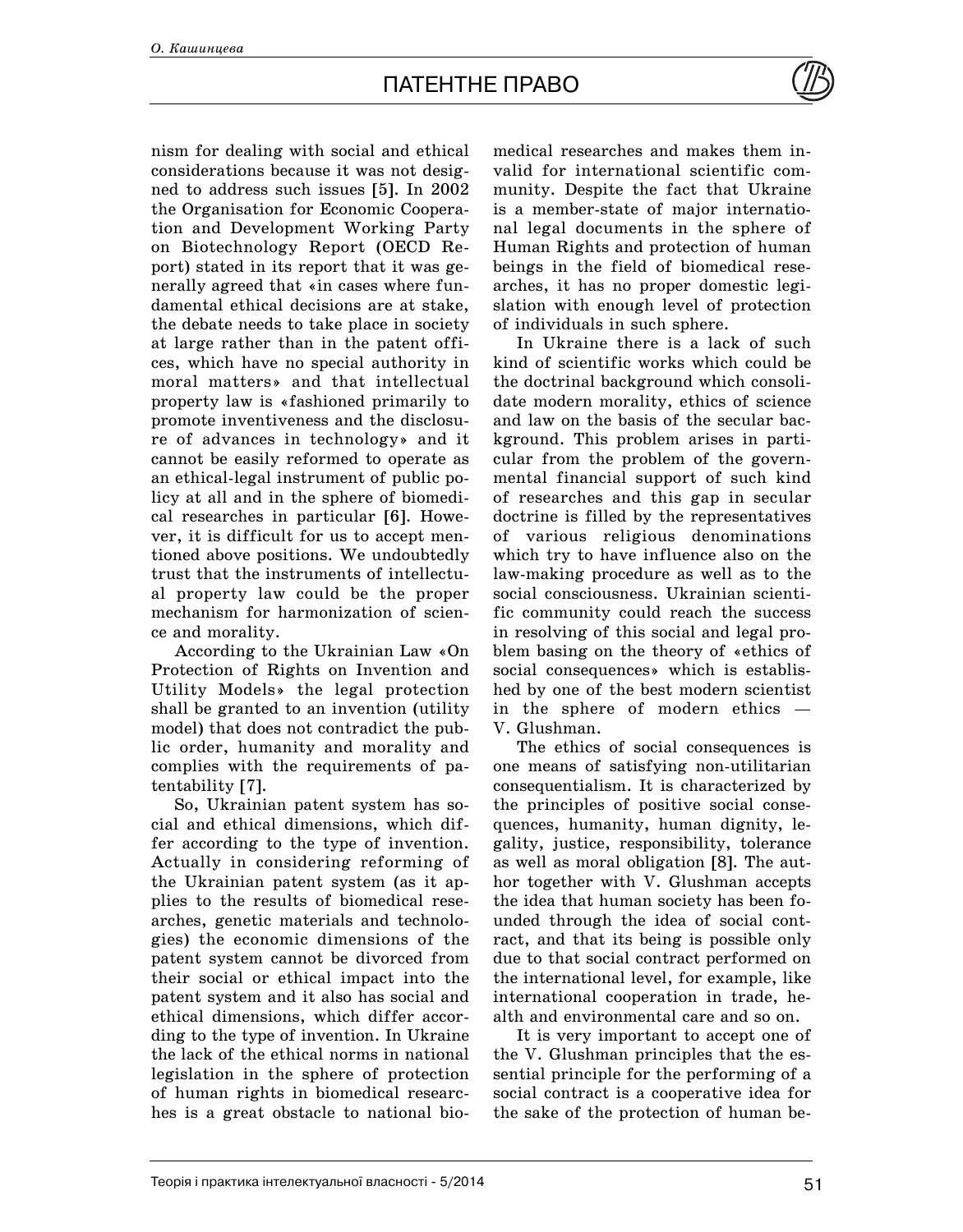

ings. It follows that one of the aims of humankind is a stable community as well as society, where the individual delegates a part of itself to rights and freedoms that benefit the social institution. That institution has the duty to protect and pursue its rights and justified interests in accordance with rights and justified interests of other concerned people.

The fulfilling of humanity, the implementation of principles of respect for human dignity in the sphere of scientific researches should be implemented into the national Ukrainian legislation on the basis of common sense morality.

The priority and absoluteness of rights is often gist for ethical debates. There are different views on the extent to which patent law itself should recognise social and ethical considerations, for example, through new criteria for patentability. One view is that social and ethical considerations are better addressed through direct regulation of the use or exploitation of patented inventions, rather than through the patent system directly. In contrast, it has been suggested that we should change the way we think of the patent system, so that patent law is seen «as a regulatory mechanism for a number of economic and social ends-including investment in innovation, access to medicine, protection of the environment, and the acknowledgment of indigenous knowledge» [9].

On the way of reforming of national patent system the experience of other countries in the sphere of implementation of ethics norm into the patent legislation should create the legal arguments to develop common attitudes.

The Patents Act of Australia does not contain an explicit mechanism to allow social and ethical considerations to be taken into account by patent examiners in assessing the patentability of a particular invention. Section 6 of the Patent Act of Australia determines that an invention should «be not contrary to the law, nor mischievous to the state by

raising prices of commodities at home, or hurt of trade, or generally inconvenient». It is arguable that the term «generally inconvenient» includes social and ethical considerations within its scope [10]. Decisions of the High Court and the Federal Court contain *obiter dicta* suggesting that the «generally inconvenient» exception incorporates public policy considerations and may provide a basis upon which the grant of a patent could be refused [11]. It is very interesting for us that Australian courts have generally declined to rely solely upon matters of public policy or ethics under this exception in considering whether an invention is inappropriate subject matter for the grant of a patent. The courts have suggested that such issues are to determine for Parliament, not judges.

The TRIPS Agreement in Article 27(2) provides that member-states may exclude inventions from patentability if prevention of the commercial exploitation of an invention is necessary to protect «*ordre public* or morality» including «to protect human, animal or plant life or health or to avoid serious prejudice to the environment» [12]. The same provisions have been included in Australia and United States, Australia-United States Free Trade Agreement, 18.04.2004, Article 17.9.2(a) [13].

European law also provides an exclusion from patentability on the basis of «*ordre public* or morality» in similar terms to the TRIPS Agreement. The exclusion is set out in Article 53(a) of the European Patent Convention (EPC) [14] establishes the exceptions of patentability, beyond them are the followings: inventions the commercial exploitation of which would be contrary to «*ordre public* or morality», such exploitation should not be deemed to be so contrary merely because it is prohibited by law or regulation in some or all of the Contracting States; plant or animal varieties or essentially biological processes for the production of plants or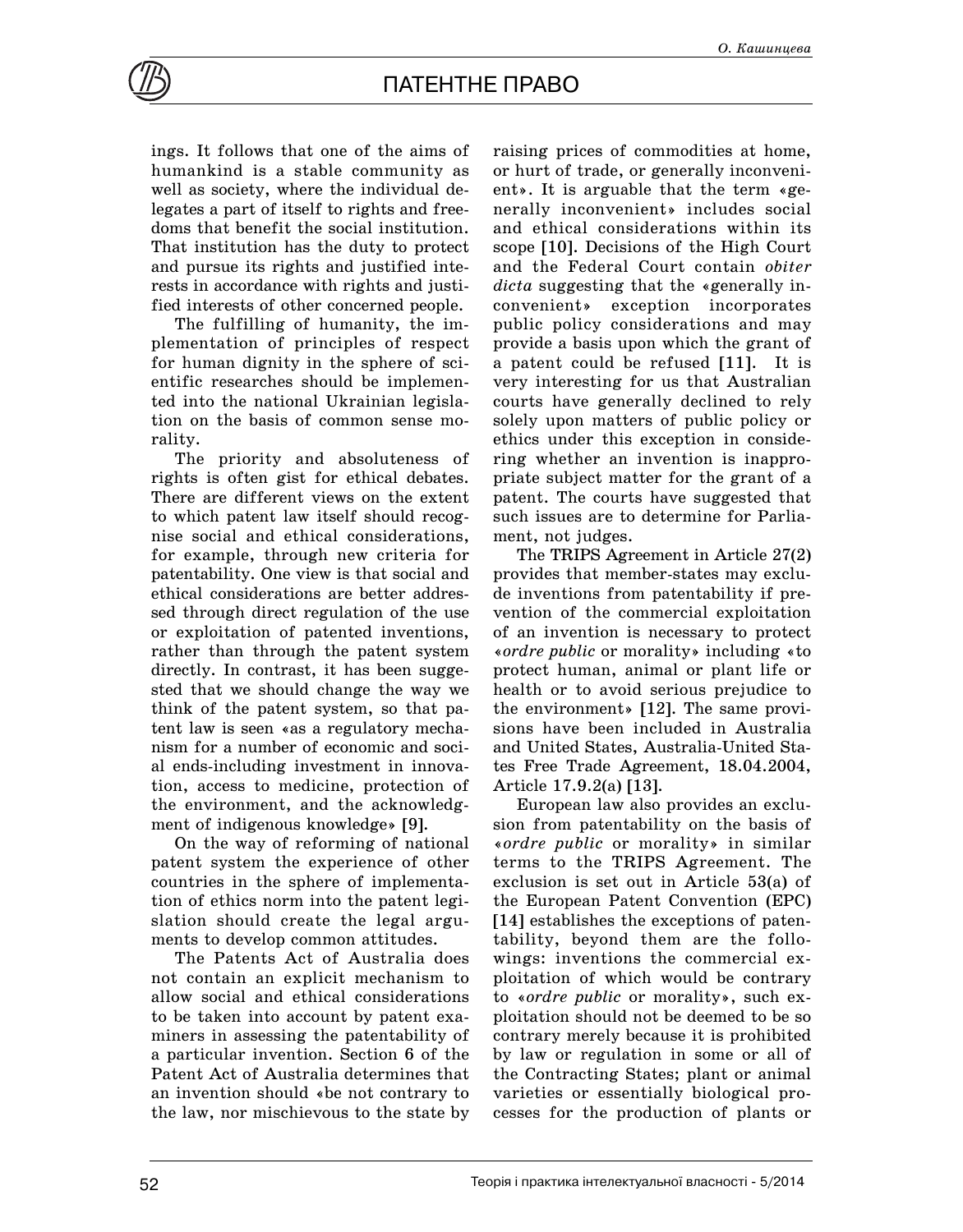animals (except microbiological processes or the products thereof); methods for treatment of the human or animal body by surgery or therapy and diagnostic methods practiced on the human or animal body (except products, in particular substances or compositions, for use in any of these methods). The issues of EPC are also implemented in European Parliament's Directive on the Legal Protection of Biological Inventions (EU Biotechnology Directive) [15]. In Article 39 of this Directive it is determined that whereas *ordre public* and morality correspond in particular to ethical or moral principles recognized in a member-state, respect for which is particularly important in the field of biotechnology in view of the potential scope of inventions in this field and their inherent relationship to living matter; whereas such ethical or moral principles supplement the standard legal examinations under patent law regardless of the technical field of the invention.

Summarizing mentioned above we could resolved that scientific researches of human beings should be ethical valid only if they fulfill the demands which are determined in Standards and Operational Guidance For Ethics Review of Health Related Researches with Human Participants [16].

Firstly, it is a *respect for the person* who incorporates two main ethical considerations. The first one is that respect for autonomy of person, which requires that individuals those are capable of deliberation about their personal choices should be treated with respect for their capacity for self-determination. The second one is that protection of individuals with impaired or diminished autonomy which requires that those who are dependent or voluntary be afforded security against harm or abuse.

Secondly, it is *the principle of beneficence* refering to the ethical obligation to maximize benefit and to minimize harm. This principle gives rise to norms requiring that the risks of research are

reasonable in the light of the expected benefits, that the research design be sound, and that the investigators be competent both to conduct the research and to safeguard the welfare of the research subjects. Beneficence further proscribes the deliberate infliction of harm on persons; this aspect of beneficence is sometimes expressed as a separate principle, nonmaleficence (do no harm).

Thirdly, it is *justice* refers to the ethical obligation to treat each person in accordance with what is morally right and proper, to give each person what is due to him or her. In the ethics of research involving human subjects the principle refers primarily to distributive justice, which requires the equitable distribution of both the burdens and the benefits of participation in research. The differences in distribution of burdens and benefits are justifiable only if they are based on morally relevant distinctions between persons; one of such distinctions is vulnerability. *Vulnerability* refers to a substantial incapacity to protect one's own interests owing to such impediments as lack of capability to give informed consent, lack of alternative means of obtaining medical care or other expensive necessities, or being a junior or subordinate member of a hierarchical group. Accordingly, special provision must be made for the protection of the rights and welfare of vulnerable persons [17].

Ukrainian Law «Principles of Ukrainian Health Care Legislation» [18] established the mentioned above principles. However, these norms have not enough level of its realization on practice in reality of research process. Despite that fact that Ukrainian legislation demands to establish the local ethics committees in every institutions providing the biomedical researches, national legislation does not determine the methods of control and responsibility for the violation of such ethical norms. We do not mean the criminal responsibility for torture,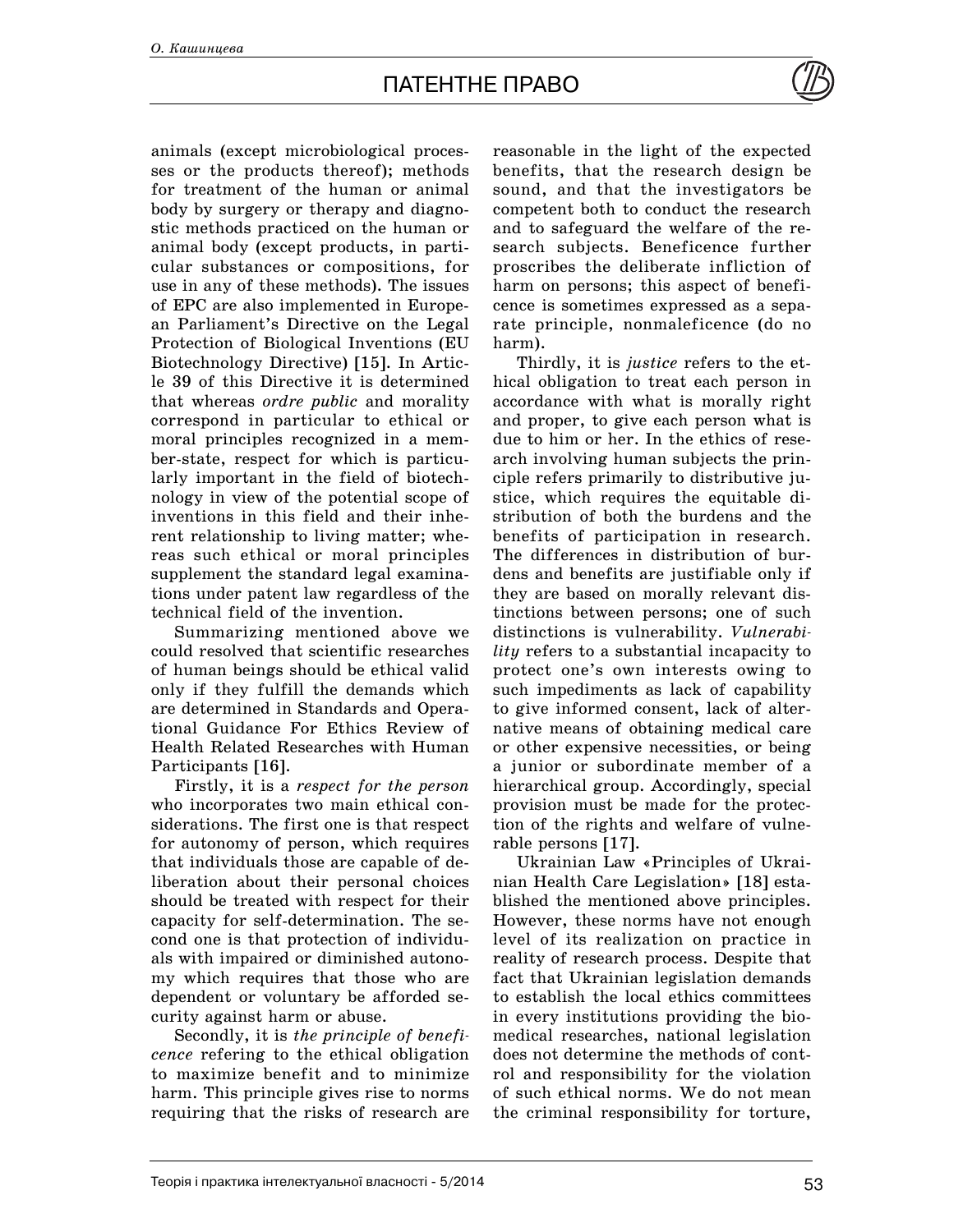

first of all we stress that it has to be strong public control and wide circle of subjects responsible for the ethical aspects of process of biomedical researches and for the ethical aspects of its result: *e.g.* expert board of scientific journals, publishing houses etc.

Ukrainian scientific society clearly understands the necessity to harmonize the national legislation to the EU norms and standards especially in the sphere of biolaw andintellectual property law on the principles of Helsinki Declaration and Convention on Human Rights and Biomedicine.

For the achievement of such important goal it has been established the Center for Harmonization of Human Rights and Intellectual Property Rights of Intellectual Property Research Institute of National Academy of Law Sciences of Ukraine (hereinafter — the Center) [19].

Actually in Ukraine the Center has the following background for its researches:

- 1) the Ukrainian Governmental Program on Providing of the Biotechnological Researches in Ukraine demands the professionals with international experience in the field of legal regulation of such researches to work out the national legislation;
- 2) the participation of the Intellectual Property Research Institute of the National Academy of Law Sciences of Ukraine in the drafting process of national legislation in the sphere of biotechnologies, medicine and pharmacy in the following fields:
	- •the obtaining, saving and using the human genetic information;
	- •the protection of human rights while providing the prognostic genetic researches;
	- •the implementation of ethical norms into the intellectual property law legislation (the ethical responsibility of the objects of intellectual property);
	- •the protection of the human beings in the field of biotechnologies and medicine;

•the establishing of ethical review committees and ethical responsibility of protocol designs.

The Center has the scientific priorities which are determined in the Conception of the Development of Scientific Direction: «Harmonization of Human Rights and Intellectual Property Rights in the Sphere of Medicine and Pharmacy» [20]. The main actual scientific direction of the Center's researches is «Ethical Standards and Legal Regulations for the Researches with Human Beings» which is providing from the point of analyses of ethical aspects of the priority and absoluteness of human rights in the sphere of biomedical researches and its scientific results (intellectual property objects) on the basis of social contract which will be implementing in different norms of the national legislation.

The research of the ethical aspects of biomedicine researches includes the following issues:

- •ethical justification and scientific validity of biomedical researches involving human beings (ethical responsibility in a protocol design); the social and law-making role of ethical review committees;
- •ethical review of external sponsored research including the ethics of ensuring risks and potential benefits;
- •ethical and psychological aspects of individual informed consent (comprehension, renewing, cultural consideration, use medical records and biological specimens collected for other purposes, wave of consent requirements, consent of vulnerable individuals);
- •ethics of using identifiable and non-identifiable materials of human beings;
- •ethics of researches using healthrelated registries (databanks of genetic, cancer registries etc.);
- •ethical and moral requirements of the patentability of the intellectual property objects.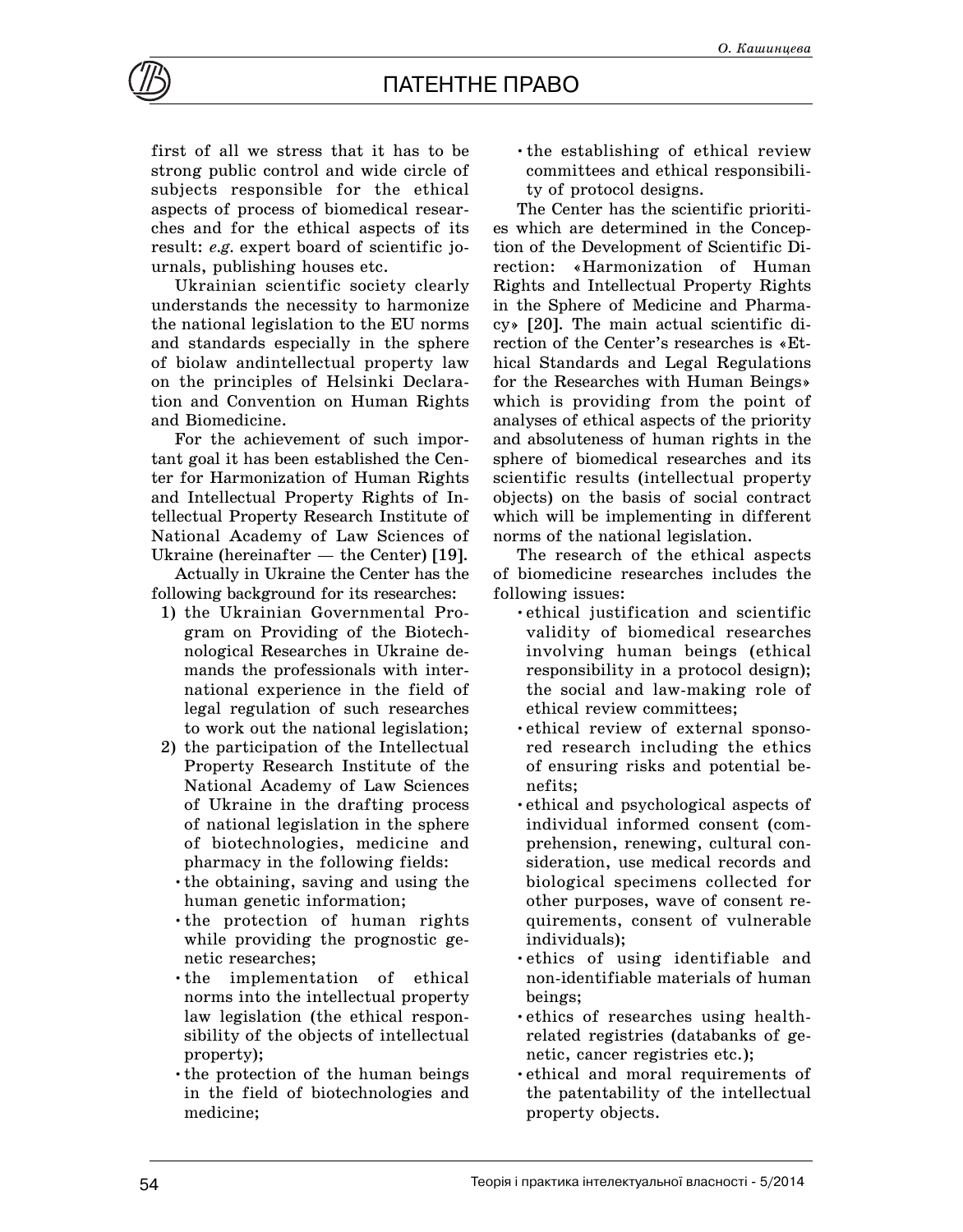

Summarizing mentioned above we declare our openness for all scientific discussions regarding the experience of implementation of ethical norms and moral standards into the legislation in the sphere of harmonization of human rights and intellectual property rights, legal regulations of biomedical researches on human beings with the purpose of legitimization of such scientific results.  $\bullet$ 

## Список використаних джерел

- *1. European Union Ukraine Association Agreement [Electronic resource]. Access mode : http://eeas.europa.eu/ukraine/assoagreement/assoagreement-2013\_en.htm.*
- *2. Convention for the protection of Human Rights and Dignity of the Human Being with regard to the Application of Biology and Medicine: Convention on Human Rights and Biomedicine [Electronic resource]. — Access mode : http://conventions.coe.int/Treaty/Commun/QueVoulezVous.asp?CL=ENG&NT=164.*
- *3. R. Crespi. Patenting and Ethics: A Dubious Connection (2001/2002) 5 Bio-Science Law Review 71.*
- *4. C. Ho. Building a Better Mousetrap: Patenting Biotechnology in the European Community (1992) 3 Duke Journal of Comparative and International Law 173, 195 cited in B Looney, 'Should Genes be Patented? The Gene Patenting Controversy: Legal, Ethical, and Policy Foundations of an International Agreement' (1994) 26 Law and Policy in International Business 101, 121.*
- *5. C Baldock and others. Report Q 150: Patentability Requirements and Scope of Protection of Expressed Sequence Tags (ESTs), Single Nucleotide Polymorphisms (SNPs) and Entire Genomes (2000) 22 European Intellectual Property Review 39, 40.*
- *6. Organisation for Economic Co-operation and Development, Genetic Inventions, Intellectual Property Rights and Licensing Practices: Evidence and Policies (2002), 75.*
- *7. Law of Ukraine «On the Protection of Rights to Inventions and Utility Models» // The Official Journal of the Verhovna Rada (Parliament) of Ukraine [OJU]. —*  $1994. - N_{\rm P}$  7.
- *8. Vasil Gluchman. Human Being and Morality in Ethics of Social Consequences (Problems in Contemporary Philosophy. — Edwin Mellen Pr (November 2003). — 185 p.*
- *9. Australian Centre for Intellectual Property in Agriculture, Submission P81, 16 April 2004; B. Sherman. Regulating Access and Use of Genetic Resources: Intellectual Property Law and Biodiscovery (2003) 25 European Intellectual Property Review 301*
- *10. P. Drahos. Biotechnology Patents, Markets and Morality (1999) 21 European Intellectual Property Review 441, 441. See also D. Nicol. Should Human Genes be Patentable Inventions under Australian Patent Law? (1996) 3 Journal of Law and Medicine 231, 241–242; M Forsyth, 'Biotechnology, Patents and Public Policy: A Proposal for Reform in Australia' (2000) 11 Australian Intellectual Property Journal 202, 215–218.*
- *11. Joos v Commissioner of Patents (1972) 126 CLR 611, 623; Advanced Building Systems Pty Ltd v Ramset Fastners (Aust) Pty Ltd (1998) 194 CLR 171, 190; Anaesthetic Supplies Pty Ltd v Rescare Ltd (1994) 50 FCR 1, 41; Bristol-Myers Squibb Company v FH Faulding & Co Ltd (1998) 41 IRP 467, 479–481, on appeal to the Full Federal Court; Bristol-Myers Squibb Co v FH Faulding & Co Ltd (2000) 170 ALR 439, 444–445.*